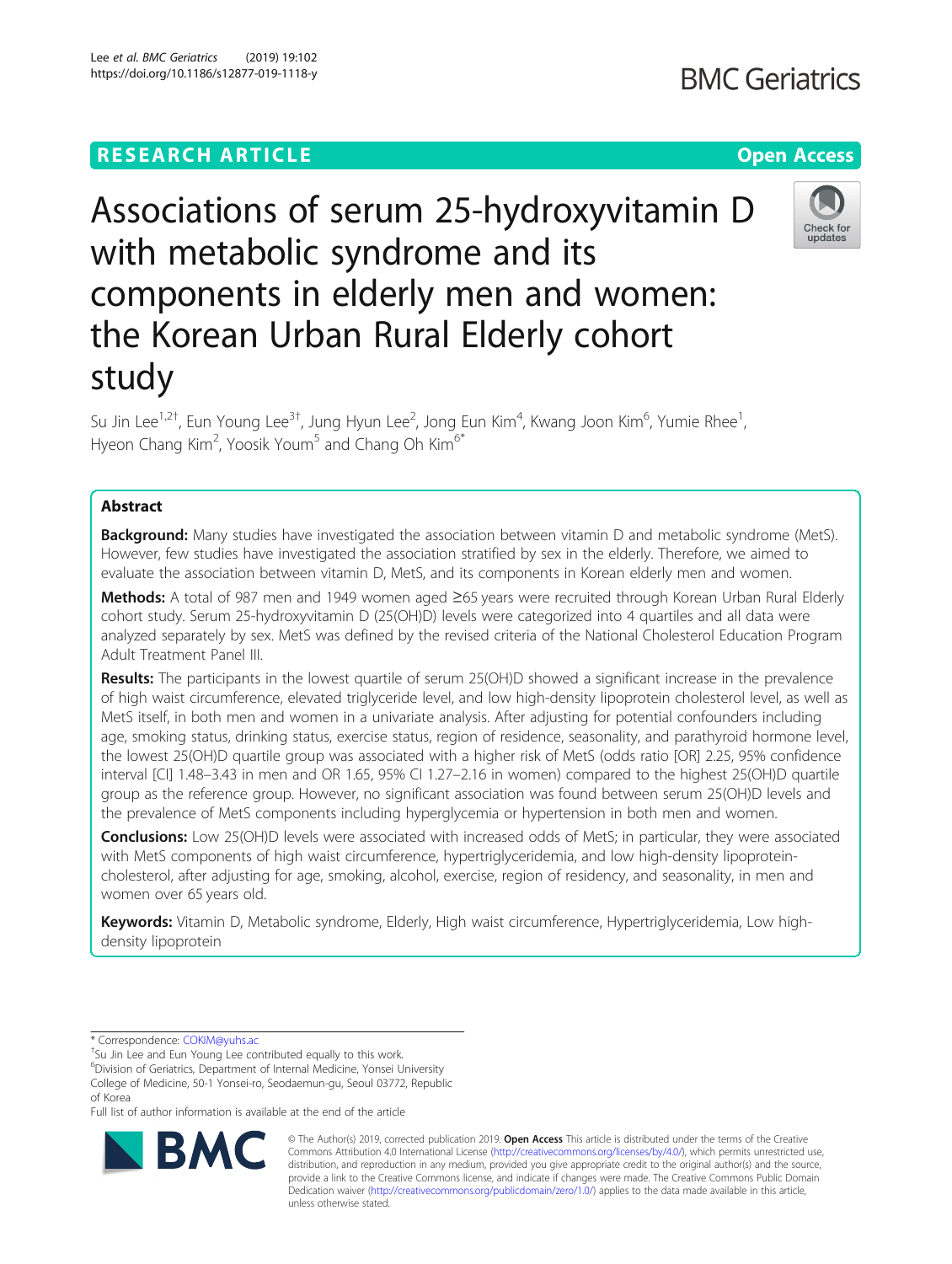# Background

Vitamin D deficiency is a frequent public health issue in the elderly worldwide. In Korea, vitamin D deficiency was found in 47.3% of men and 64.5% females in 2008 [[1](#page-7-0)]. More than 50% of women and 30% men had vitamin D levels below 20 ng/mL among individuals in their 60s and older populations in 2008 [\[1](#page-7-0)]. Vitamin D plays an important role in various physiological functions including maintaining calcium homeostasis and bone health. As vitamin D receptors are distributed in most of tissues like the muscle, pancreas, brain, prostate, and breast, among others, vitamin D is also involved in various extra-skeletal functions  $[2-4]$  $[2-4]$  $[2-4]$  $[2-4]$ . In the elderly, vitamin D deficiency is not only considered the risk factor of osteoporosis and fractures but also is associated with beta cell dysfunction and increased insulin resistance leading to cardiometabolic diseases such as diabetes and metabolic syndrome (MetS) [\[3](#page-7-0)–[6](#page-7-0)].

MetS is a cluster of factors that have insulin resistant characteristics such as high waist circumference, high blood pressure, high blood sugar, and hyperlipidemia. MetS is one of the major public health concerns with increasing prevalence. The prevalence of MetS was 31.3% in 2007 in Korea. Notably, the prevalence of MetS was the highest in individuals in their 60s with as high as > 70% in women and approximately 50% in men [\[7](#page-7-0)]. Because vitamin D deficiency causes insulin resistance which is linked to MetS, the associations between vitamin D deficiency and MetS have been studied  $[8-10]$  $[8-10]$  $[8-10]$  $[8-10]$  $[8-10]$ . Many studies have revealed that vitamin D deficiency increases the prevalence of MetS in various populations. However, the results about the associations between the vitamin D level and each component of MetS in different populations are inconsistent  $[9, 11]$  $[9, 11]$  $[9, 11]$  $[9, 11]$  $[9, 11]$ . Moreover, there were few studies focusing on the association of vitamin D level and MetS by sex-stratification over 65 years old. Thus, we aimed to elucidate the association of MetS and its components on the basis of vitamin D levels in elderly Korean men and women, separately.

# Methods

# Study population and data collection

We studied 2936 participants including 987 men and 1949 women aged ≥65 years from the Korean Urban Rural Elderly cohort study [[12\]](#page-7-0). Serum 25 hydroxyvitamin D (25(OH)D) levels were categorized into 4 quartiles for both men and women. The revised criteria of the National Cholesterol Education Program Adult Treatment Panel III (NCEP-ATP III) were used to define MetS [[13,](#page-7-0) [14\]](#page-7-0). MetS was diagnosed if ≥3 of the following criteria were met: (i) high waist circumference, defined as a waist circumference ≥ 90 cm for men or ≥ 80 cm for women; (ii) hypertriglyceridemia, defined as serum triglyceride level  $\geq 150$  mg/dL; (iii) low highdensity lipoprotein (HDL) cholesterol, defined as a serum HDL cholesterol level < 40 mg/dL for men or < 50 mg/dL for women; (iv) hypertension, defined as a systolic blood pressure ≥ 130 mmHg, diastolic blood pressure  $\geq$  85 mmHg, or the use of an antihypertensive drug; (v) hyperglycemia, defined as fasting glucose ≥100 mg/ dL or the use of an antidiabetic drug. The study protocol was approved by the Ethics Committee of Severance Hospital (Seoul, Korea) (IRB No. 4–2012-0172).

# Biochemical measurements and questionnaires

All blood samples were collected after an overnight fast (> 8-h fasting) and analyzed within 24 h. Plasma glucose and creatinine levels were measured by performing a colorimetry immunoassay, and serum triglyceride, HDL cholesterol, and total cholesterol levels were also measured using an enzymatic method using an ADVIA 1800 Auto Analyzer (Siemens Medical Solutions, Malvern, PA, USA). Serum insulin level was measured by performing a chemiluminescence immunoassay using an ADVIA Centaur XP (Siemens Medical Solutions, Malvern, PA, USA). Serum 25(OH)D level was measured by using a chemiluminescence immunoassay (Liaison; Dia-Sorin, Dietzenbach, Germany). Intra- and interassay coefficients of variation ranged from 2.9 to 5.5% and from 6.5 to 12.9%, respectively. Estimated glomerular filtration rate (eGFR) was calculated using the CKD-EPI  $[15]$  $[15]$ . Parathyroid hormone (PTH) level was measured by using an electrochemiluminescence immunoassay (E-170 modular, Roche, USA). Total coefficients of variation ranged from 2.8 to 3.4%. Homeostatic model assessment-insulin resistance (HOMA-IR) was calculated by using the following equation: [fasting plasma insulin  $(\mu I U/mL) \times$  fasting plasma glucose  $(mg/dL)/405$ [[16\]](#page-7-0). At the first visit, self-reported questionnaires on patient medical histories, smoking status (current smoker or not), alcohol drinking status (current drinker or not), and exercise (currently involved in exercise or not) were administered.

# Statistical analysis

All analyses were stratified by sex. Data were presented as mean ± standard deviation or median [25th quartile – 75th quartile], or numbers (n) and percentages (%). Analysis of variance (ANOVA) and Kruskal-Wallis tests were performed to compare groups on the basis of quartile of serum 25(OH)D level. Categorical variables were analyzed by using the  $\chi^2$  or Mantel-Haenszel  $\chi^2$  test. Trend test was performed for MetS and its components on the basis of the quartile of serum 25(OH)D. Univariate regression analysis was used to evaluate the associations of serum 25(OH)D levels with MetS and its components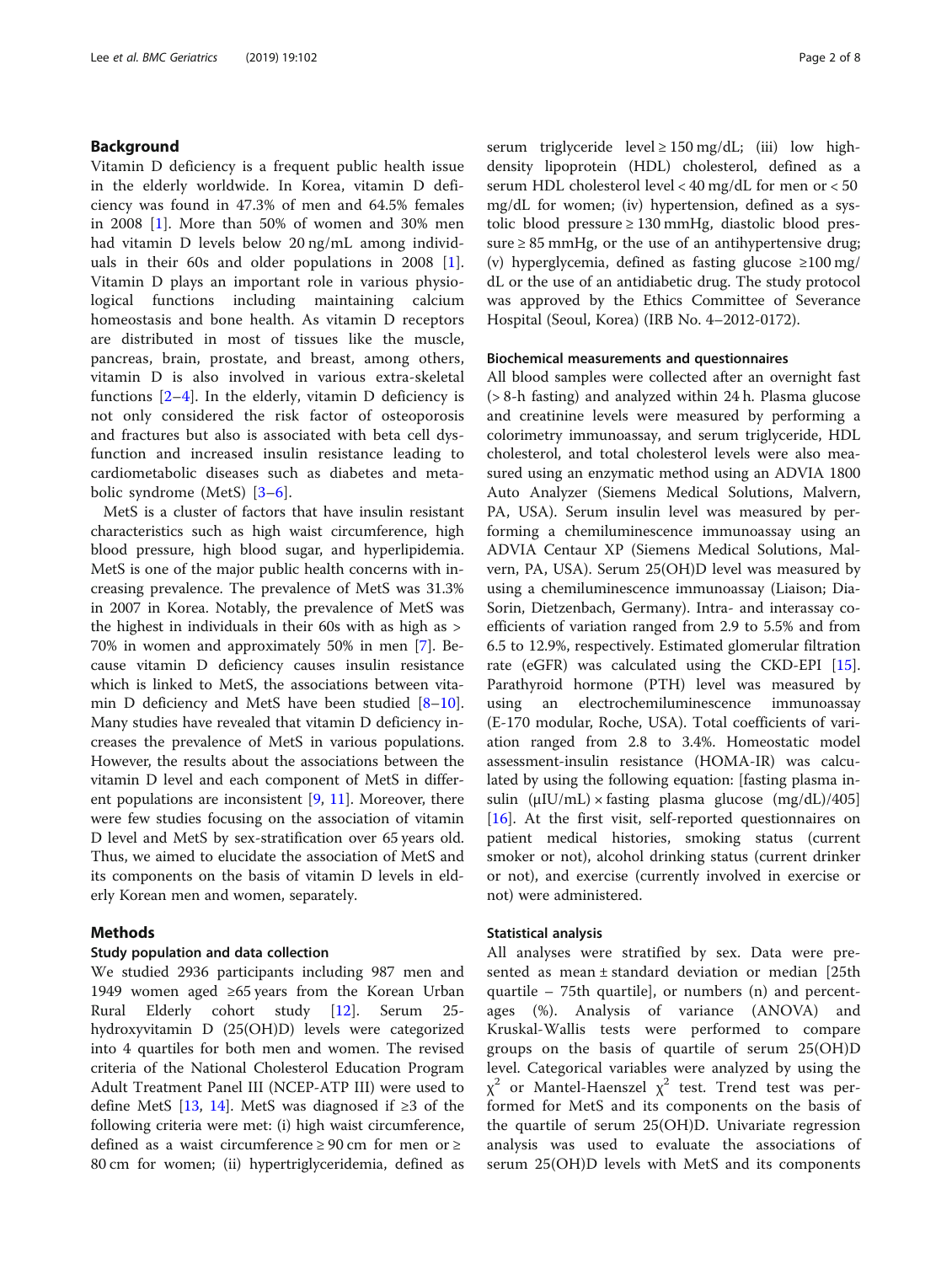including high waist circumference, hypertension, hyperglycemia, hypertriglyceridemia, and low HDL cholesterol, respectively. Multivariate logistic regression analyses were conducted to estimate the associations between vitamin D status and MetS, as well as between vitamin D status and each component of MetS. Model 1 was adjusted by age. Model 2 was adjusted by age, exercise status, and smoking status. Model 3 was adjusted by age, exercise status, smoking status, region of residence, and seasonality. Model 4 was adjusted by PTH level in addition to the covariates adjusted for in model 3. All statistical analyses were performed using SAS software, version 9.4 (SAS Institute Inc., Cary, NC, USA). A  $p$ -value of <0.05 was considered to be statistically significant.

# Results

# Baseline characteristics

The mean age of 2936 people in total was  $71.9 \pm 4.6$ years  $(72.8 \pm 4.6 \text{ years}$  in men and  $71.5 \pm 4.6 \text{ years}$  in women, respectively). Overall, the mean 25(OH)D level was  $18.0 \pm 7.8$  ng/mL. The level of serum 25(OH)D was higher in men than those in women  $(19.7 \pm 7.5 \text{ ng/mL}$  in men and  $17.1 \pm 7.9 \text{ ng/mL}$  in women,  $p < 0.0001$ ). To evaluate the relationship between vitamin D levels and MetS, the study population was stratified according to the quartiles of serum 25(OH)D level for each sex. Clinical and biochemical characteristics of the participants divided into 4 groups stratified by sex are shown in Tables 1 and [2](#page-3-0), respectively. For both sexes, waist circumference, PTH level, insulin level, and HOMA-IR, total cholesterol level, and triglyceride level were higher in the lowest 25(OH)D quartile, compared with the highest quartile of 25(OH)D. There were no differences in age, body mass index, systolic and diastolic blood pressure, eGFR, and HDL cholesterol level among the 4 groups. The life style parameters such as smoking and drinking did not significantly differ among the 4 groups for both sexes. The number of MetS components was highest in the lowest 25(OH)D quartile and lowest in the highest 25(OH)D quartile in both sexes.

# Association of serum 25(OH)D levels with MetS and its components

Among all participants, 45.4% of participants had MetS. The prevalence of MetS was higher in women (50.0%) than in men (36.4%). The prevalence of MetS according to quartile of vitamin D was presented in Fig. [1](#page-3-0). As the 25(OH)D level decreased, the prevalence of MetS increased in both sexes ( $p$  for trend < 0.001, both sexes) (Fig. [1\)](#page-3-0). The prevalence of high waist circumference, hypertriglyceridemia, and low HDL cholesterol

Table 1 Baseline characteristics of men according to serum 25(OH)D level

| Quartile (n)<br>(nq/mL)   | Quartile 1 ( $n = 245$ )<br>$(4.20 - 14.19)$ | Quartile 2 ( $n = 245$ )<br>$(14.20 - 18.99)$ | Quartile 3 ( $n = 249$ )<br>$(19.00 - 24.19)$ | Quartile 4 ( $n = 248$ )<br>$(24.20 - 51.90)$ | $P$ value |
|---------------------------|----------------------------------------------|-----------------------------------------------|-----------------------------------------------|-----------------------------------------------|-----------|
| 25(OH)D, ng/mL            | $10.90 \pm 2.28$                             | $16.53 \pm 1.39$                              | $21.41 \pm 1.50$                              | $29.67 \pm 5.34$                              | < 0.001   |
| Age, yr                   | $73.01 \pm 4.87$                             | $72.38 \pm 4.14$                              | $72.59 \pm 4.47$                              | $73.27 \pm 4.87$                              | 0.132     |
| BMI, kg/m <sup>2</sup>    | $23.99 \pm 2.63$                             | $24.19 \pm 2.61$                              | $23.65 \pm 2.67$                              | $23.60 \pm 2.90$ †                            | 0.053     |
| Waist, cm                 | $87.49 \pm 8.13$                             | $86.68 \pm 8.44$                              | $86.43 \pm 8.78$                              | $83.48 \pm 9.33$ *†‡                          | < 0.001   |
| SBP, mmHq                 | $125.89 \pm 14.50$                           | $128.51 \pm 14.24$                            | $129.70 \pm 14.41$                            | $128.86 \pm 13.88$                            | 0.370     |
| DBP, mmHg                 | $74.10 \pm 8.91$                             | $73.68 \pm 9.28$                              | $75.23 \pm 8.35$                              | $73.02 \pm 7.90$                              | 0.420     |
| Current smoking           | 42 (17.1)                                    | 53 (21.6)                                     | 36 (14.5)                                     | 53 (21.4)                                     | 0.117     |
| Current drinking          | 205 (66.6)                                   | 194 (64.2)                                    | 138 (58)                                      | 72 (51.8)                                     | 0.011     |
| Exercise                  | 151 (61.4)                                   | 164 (66.9)                                    | 164 (65.9)                                    | 132 (53.2)                                    | 0.007     |
| eGFR                      | $77.5 \pm 15.11$                             | $79.8 \pm 14.03$                              | $81.06 \pm 13.19*$                            | $80.13 \pm 13.44$                             | 0.036     |
| PTH                       | $39.68 \pm 14.13$                            | $38.07 \pm 17.25$                             | $35.80 \pm 12.07$                             | $33.83 \pm 11.62^{*}$                         | < 0.001   |
| Glucose, mg/dL            | $101.59 \pm 23.61$                           | $100.47 \pm 20.17$                            | $99.91 \pm 19.90$                             | $97.50 \pm 19.93$                             | 0.171     |
| Insulin, IU/L             | $7.53 \pm 8.31$                              | $7.57 \pm 12.22$                              | $6.12 \pm 4.26$                               | $5.18 \pm 3.26$ *†                            | 0.001     |
| <b>HOMA-IR</b>            | $1.93 \pm 2.24$                              | $1.86 \pm 2.42$                               | $1.55 \pm 1.24$                               | $1.29 \pm 0.99$ *†                            | < 0.001   |
| Total cholesterol, mg/dL  | $174.51 \pm 32.91$                           | $172.92 \pm 33.72$                            | $173.93 \pm 33.09$                            | 163.70 ± 29.95*†‡                             | < 0.001   |
| Triglyceride, mg/dL       | $138.69 \pm 78.55$                           | $128.43 \pm 71.30$                            | $125.45 \pm 61.22$                            | $110.31 \pm 46.04$ <sup>*</sup> t             | < 0.001   |
| HDL cholesterol, mg/dL    | $45.99 \pm 12.13$                            | $47.89 \pm 12.56$                             | $46.98 \pm 10.45$                             | $48.15 \pm 11.26$                             | 0.157     |
| Number of MetS components | $2.22 \pm 1.30$                              | $2.16 \pm 1.23$                               | $2.02 \pm 1.25$                               | $1.73 \pm 1.18$ *†                            | < 0.001   |

Data were shown as mean ± SD or number (%). 25(OH)D, vitamin D3, BMI body mass index, SBP systolic blood pressure, DBP diastolic blood pressure, eGFR estimated glomerular filtration rate, HOMA-IR homeostatic model assessment - insulin resistance, HDL high density lipoprotein, MetS metabolic syndrome. \* vs. Q1, † vs. Q2, ‡ vs. Q3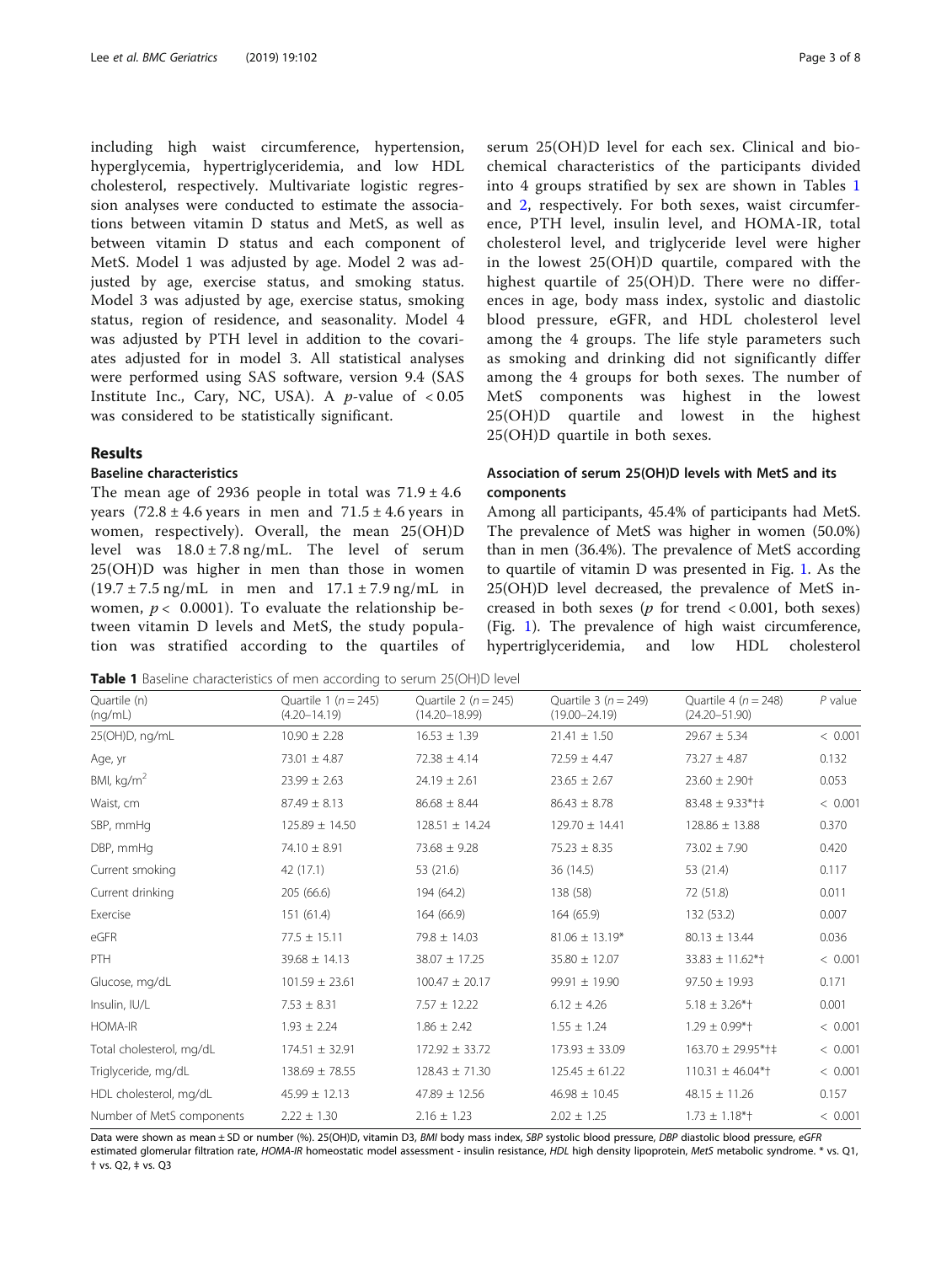<span id="page-3-0"></span>Table 2 Baseline characteristics of women according to serum 25(OH)D level

| Quartile (n)<br>(ng/mL)   | Quartile 1 ( $n = 487$ )<br>$(4.10 - 11.19)$ | Quartile 2 ( $n = 491$ )<br>$(11.20 - 15.59)$ | Quartile $3(n = 484)$<br>$(15.60 - 21.59)$ | Quartile 4 ( $n = 487$ )<br>$(21.60 - 54.90)$ | $P$ value |
|---------------------------|----------------------------------------------|-----------------------------------------------|--------------------------------------------|-----------------------------------------------|-----------|
| 25(OH)D, ng/mL            | $8.72 \pm 1.67$                              | $13.28 \pm 1.28$                              | $18.31 \pm 1.70$                           | $28.15 \pm 5.56$                              | < 0.001   |
| Age, yr                   | $72.16 \pm 4.68$                             | $71.07 \pm 4.71$                              | $71.27 \pm 4.35$                           | $71.45 \pm 4.54$ *†‡                          | 0.001     |
| BMI, $kg/m2$              | $24.69 \pm 2.92$                             | $25.07 \pm 3.31$                              | $24.74 \pm 3.11$                           | $23.58 \pm 2.85$ *†‡                          | < 0.001   |
| Waist, cm                 | $83.49 \pm 8.71$                             | $83.63 \pm 9.13$                              | $83.14 \pm 8.52$                           | $81.07 \pm 8.54$ *†‡                          | < 0.001   |
| SBP, mmHq                 | $129.69 \pm 15.75$                           | $128.51 \pm 16.42$                            | $125.83 \pm 15.46$                         | $124.69 \pm 15.21*$                           | 0.026     |
| DBP, mmHg                 | $74.15 \pm 7.96$                             | $73.32 \pm 8.65$                              | $72.55 \pm 8.75$                           | $72.96 \pm 9.28$                              | 0.451     |
| Current smoking           | 7(1.4)                                       | 12(2.4)                                       | 5(1)                                       | 5(1)                                          | 0.216     |
| Current drinking          | 99 (23.2)                                    | 91 (20.6)                                     | 145 (28.4)                                 | 137 (24)                                      | 0.043     |
| Exercise                  | 293 (60.2)                                   | 308 (62.7)                                    | 294 (60.7)                                 | 294 (60.4)                                    | 0.855     |
| eGFR                      | $81.04 \pm 15.49$                            | $82.51 \pm 13.94$                             | $82.74 \pm 13.23$                          | $83.68 \pm 11.50*$                            | 0.024     |
| <b>PTH</b>                | $46.36 \pm 19.35$                            | $41.12 \pm 14.40$                             | $37.70 \pm 14.11$                          | $36.28 \pm 13.80*$                            | < 0.001   |
| Glucose, mg/dL            | $96.11 \pm 16.34$                            | $99.40 \pm 20.33$                             | $98.17 \pm 19.57$                          | $95.76 \pm 15.56$ +                           | 0.004     |
| Insulin, IU/L             | $7.63 \pm 4.79$                              | $8.09 \pm 5.69$                               | $7.60 \pm 5.07$                            | $6.85 \pm 7.55$ +                             | 0.011     |
| HOMA-IR                   | $1.85 \pm 1.35$                              | $2.07 \pm 1.67$                               | $1.89 \pm 1.47$                            | $1.68 \pm 2.23$ †                             | 0.005     |
| Total cholesterol, mg/dL  | 190.70 ± 38.79                               | $185.70 \pm 32.22$                            | $187.60 \pm 36.56$                         | 180.07 ±34.45*‡                               | < 0.001   |
| Triglyceride, mg/dL       | 143.47 ± 72.92                               | $127.91 \pm 61.37$                            | $128.05 \pm 57.94$                         | $115.83 \pm 51.41$ *†‡                        | < 0.001   |
| HDL cholesterol, mg/dL    | $49.85 \pm 12.58$                            | $51.63 \pm 12.61$                             | $52.29 \pm 12.13$                          | $52.30 \pm 12.12*$                            | 0.005     |
| Number of MetS components | $2.65 \pm 1.29$                              | $2.52 \pm 1.30$                               | $2.50 \pm 1.32$                            | $2.26 \pm 1.31$ *†‡                           | < 0.001   |

Data were shown as mean ± SD or number (%). 25(OH)D, vitamin D3, BMI body mass index, SBP systolic blood pressure, DBP diastolic blood pressure, eGFR estimated glomerular filtration rate, HOMA-IR homeostatic model assessment - insulin resistance, HDL high density lipoprotein, MetS metabolic syndrome. \* vs. Q1, † vs. Q2, ‡ vs. Q3

significantly increased with decreasing vitamin D level; however, the prevalence of hyperglycemia showed this trend only in men ( $p$  for trend = 0.011) (Table [3](#page-4-0)). Hypertension did not show a significant change with decreasing level of vitamin D in both sexes. On univariate analysis (Table [3](#page-4-0)), the odds of MetS significantly increased in the lowest quartile of 25(OH)D level (OR 2.22 [95% CI, 1.52–2.34] in men and 1.98 [95% CI, 1.60–2.44] in women). To control potential confounding factors that affect the outcome in addition to age; smoking, alcohol, and exercise statuses; seasonality, which could affect serum 25(OH)D level depending on the time when

the examination was performed; and region of residence in which the participants live (e.g., rural or urban), were further adjusted in model 3 (Tables [4](#page-5-0) and [5](#page-6-0)). The odds of MetS, high waist circumference, hypertriglyceridemia, and low HDL in the lower quartile groups were higher compared to those in the highest quartile group of 25(OH)D level in both men and women. With further adjustment for PTH in model 4, the pattern was similar; however, the association of high waist circumference in lowest quartile of serum 25(OH)D level disappeared in women (OR 1.28 [95% CI, 0.97–1.68]), however, was persisted in men (OR 1.81 [95% CI, 1.19–2.77.

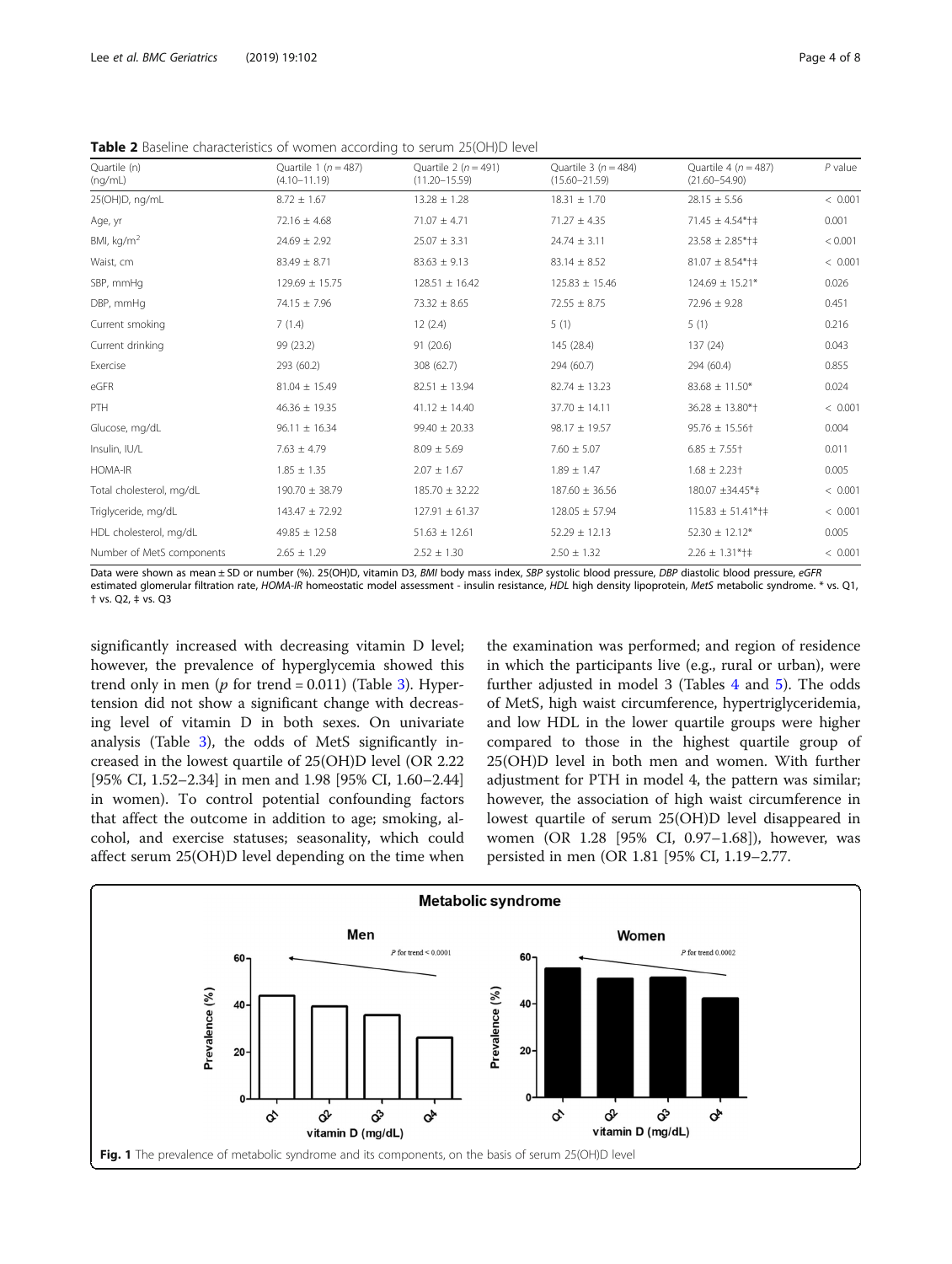<span id="page-4-0"></span>Table 3 Association of serum 25(OH)D levels with metabolic syndrome and its components in men and women

| 25(OH)D             | Metabolic syndrome  | Abdominal obesity   | Hypertension        | Hyperglycemia       | Hypertriglyceridemia | low HDL             |
|---------------------|---------------------|---------------------|---------------------|---------------------|----------------------|---------------------|
| Men                 |                     |                     | Univariate OR       |                     |                      |                     |
| Ouartile 1          | $2.22(1.52 - 3.24)$ | 2.03 (1.39-2.99)    | $0.96(0.65 - 1.43)$ | $1.48(1.03 - 2.13)$ | $2.13(1.40 - 3.24)$  | $1.77(1.18 - 2.63)$ |
| Quartile 2          | $1.85(1.26 - 2.70)$ | 1.93 (1.32-2.84)    | $1.05(0.70 - 1.56)$ | $1.72(1.20 - 2.47)$ | $1.78(1.16 - 2.74)$  | 1.35 (0.90-2.03)    |
| Quartile 3          | $1.57(1.07 - 2.30)$ | $1.73(1.17 - 2.54)$ | $1.05(0.71 - 1.56)$ | $1.26(0.88 - 1.82)$ | $1.78(1.16 - 2.73)$  | $1.07(0.70 - 1.62)$ |
| Ouartile 4          | 1.00 (Reference)    | 1.00 (Reference)    | 1.00 (Reference)    | 1.00 (Reference)    | 1.00 (Reference)     | 1.00 (Reference)    |
| P for trend         | < 0.001             | < 0.001             | 0.860               | 0.011               | 0.001                | 0.002               |
| Women Univariate OR |                     |                     |                     |                     |                      |                     |
| Ouartile 1          | 1.98 (1.60-2.44)    | 1.42 (1.09-1.84)    | 1.30 (0.98-1.72)    | $1.11(0.85 - 1.45)$ | $2.13(1.60 - 2.83)$  | 1.37 (1.06-1.76)    |
| Quartile 2          | 1.40 (1.09-1.81)    | $1.35(1.04 - 1.74)$ | $1.20(0.91 - 1.58)$ | $1.30(1.00 - 1.69)$ | $1.43(1.07 - 1.92)$  | $1.12(0.87 - 1.44)$ |
| Ouartile 3          | $1.43(1.11 - 1.85)$ | $1.43(1.10-1.85)$   | $1.21(0.92 - 1.60)$ | $1.17(0.90 - 1.53)$ | 1.43 (1.06-1.92)     | $1.05(0.81 - 1.35)$ |
| Ouartile 4          | 1.00 (Reference)    | 1.00 (Reference)    | 1.00 (Reference)    | 1.00 (Reference)    | 1.00 (Reference)     | 1.00 (Reference)    |
| P for trend         | < 0.001             | 0.017               | 0.082               | 0.343               | 0.001                | 0.013               |

25(OH)D: 25-OH-vitamin D, OR odds ratio, CI confidence interval, HDL high-density lipoprotein

# **Discussion**

The relationship between vitamin D levels and MetS has been widely studied in several populations [\[8](#page-7-0), [11](#page-7-0), [17](#page-7-0), [18\]](#page-7-0). However, most studies have not exclusively examined this association in elderly participants. With aging, cutaneous vitamin D production is reduced [\[4](#page-7-0)]. With aging, there are reductions in the renal production of  $1,25(OH)_{2}D$  by the kidneys, calcium absorption, and the action of vitamin D receptors [\[19\]](#page-7-0). Moreover, MetS is a concern throughout the aged society [\[20](#page-7-0)], as it is related to insulin resistance and obesity. Further, Vitamin D is lipid-soluble and is sequestered in fat tissue, which leads to lower vitamin D levels in obesity [[21](#page-7-0)]. Thus, a specific relationship is expected between vitamin D levels and MetS prevalence in the elderly.

In this community-based cohort study involving Korean men and women aged ≥65 years, we demonstrated that the risk of MetS was significantly higher in the lowest quartile compared to the highest quartile of the vitamin D level in both men and women. In particular, we found that a lower vitamin D level is significantly associated with a higher prevalence of high waist circumference, elevated triglyceride level, and low HDL level in both sexes independent of age, smoking status, alcohol drinking status, exercise status, region of residence, and seasonality.

Vitezova et al. revealed that higher 25(OH)D concentrations in the elderly were associated with lower prevalence of MetS and with higher HDL-cholesterol, lower triglyceride, lower waist circumference, and lower serum glucose  $[11]$  $[11]$ . However, in that study the results were combined for both men and women, and included both middle-aged and elderly adults; in contrast, in the present study, the results were stratified by sex, and the age of the study participants was ≥65 years. Vitezova et al. [[11](#page-7-0)] also reported a significant effect modification by sex (P interactions  $< 0.05$ ) in a subgroup analysis. They showed that a lower prevalence of high triglyceride level was significantly associated with high vitamin D level, similar to our findings.

In our study, MetS and its components, including hypertriglyceridemia and low-HDL level, were associated with vitamin D level in the lowest quartile group in both men and women in all models. However, the significance of the association between high waist circumference and vitamin D level in the lowest quartile group was maintained in men, but not in women. After additional adjustment by PTH level, the association between high waist circumference and vitamin D level was not maintained in men. Vitamin D deficiency causes elevation of PTH, which also affects the storage of fat [[22](#page-7-0)]. Waist circumference is measured to reflect abdominal obesity; however, it does not completely represent the amount of visceral fat, which is more related to insulin resistance, and fat distribution, which could differ according to sex. Kim et al. [[23\]](#page-7-0) suggested sex-specific association of PTH and vitamin D with MetS. However, we did not observe a sex-specific effect on the association between vitamin D level and MetS, or between vitamin D level and specific MetS components. Bea et al. observed significant inverse relationships between  $1,25(OH)_{2}D$  and high triglyceride level; however, for 25(OH)D concentrations, significant inverse relationships were observed with MetS, waist circumference, and triglyceride [[24](#page-7-0)]. In our sensitivity analysis for total population, 25(OH)D level as a continuous variable showed significant inverse relationships with MetS (OR 0.97, 95% confidence interval 0.96–0.98) by adjusting age, sex, smoking, alcohol, exercise, region of residence, seasonality, PTH. Oosterwerff et al. showed an increased risk of MetS in participants who were > 65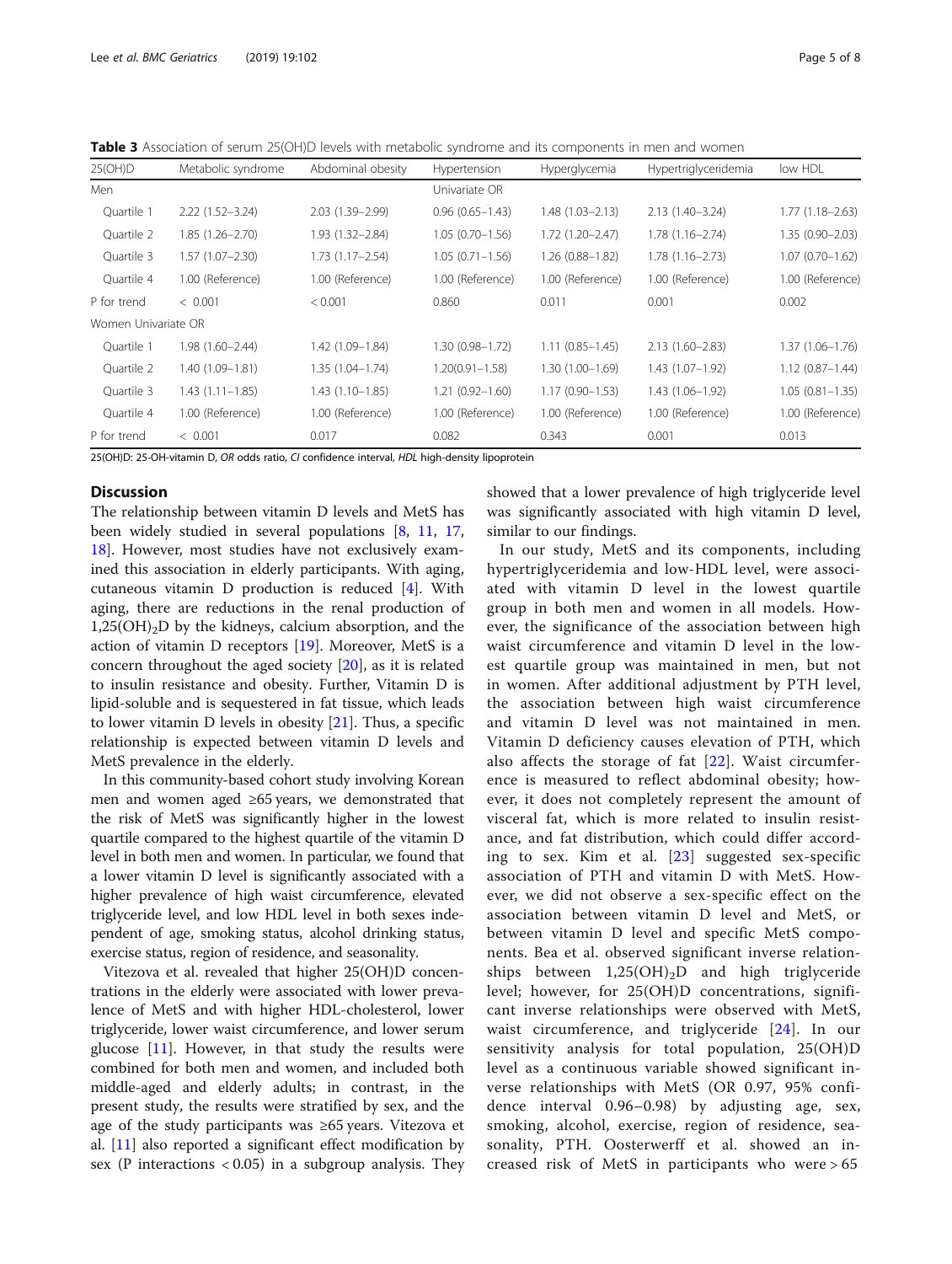Men Vitamin D level

| <b>INIGHT</b>      |      | MITTIIII DIENGI                   |           |                 |      |                      |               |  |  |
|--------------------|------|-----------------------------------|-----------|-----------------|------|----------------------|---------------|--|--|
|                    |      | 1st quartile                      |           | 2nd quartile    |      | 3rd quartile         |               |  |  |
|                    | OR   | $\mathop{\text{\rm Cl}}\nolimits$ | <b>OR</b> | $\Box$          | OR   | $\mathop{\text{Cl}}$ |               |  |  |
| Metabolic syndrome |      |                                   |           |                 |      |                      |               |  |  |
| Model 1            | 2.22 | $(1.52 - 3.24)$                   | 1.84      | $(1.26 - 2.70)$ | 1.56 | $(1.06 - 2.30)$      | 1 (Reference) |  |  |
| Model 2            | 2.27 | $(1.55 - 3.33)$                   | 1.87      | $(1.27 - 2.75)$ | 1.55 | $(1.05 - 2.28)$      |               |  |  |
| Model 3            | 2.03 | $(1.34 - 3.07)$                   | 1.70      | $(1.14 - 2.55)$ | 1.45 | $(0.98 - 2.16)$      |               |  |  |
| Model 4            | 2.25 | $(1.48 - 3.43)$                   | 1.83      | $(1.22 - 2.74)$ | 1.51 | $(1.02 - 2.24)$      |               |  |  |
| Abdominal obesity  |      |                                   |           |                 |      |                      |               |  |  |
| Model 1            | 2.03 | $(1.38 - 2.98)$                   | 1.92      | $(1.31 - 2.83)$ | 1.72 | $(1.17 - 2.53)$      | 1             |  |  |
| Model 2            | 2.10 | $(1.43 - 3.10)$                   | 1.99      | $(1.35 - 2.93)$ | 1.73 | $(1.17 - 2.56)$      |               |  |  |
| Model 3            | 1.81 | $(1.19 - 2.75)$                   | 1.79      | $(1.19 - 2.68)$ | 1.64 | $(1.10 - 2.44)$      |               |  |  |
| Model 4            | 1.81 | $(1.19 - 2.77)$                   | 1.79      | $(1.19 - 2.69)$ | 1.64 | $(1.10 - 2.45)$      |               |  |  |
| Hypertension       |      |                                   |           |                 |      |                      |               |  |  |
| Model 1            | 0.97 | $(0.65 - 1.44)$                   | 1.07      | $(0.72 - 1.60)$ | 1.07 | $(0.72 - 1.59)$      | 1             |  |  |
| Model 2            | 1.03 | $(0.69 - 1.55)$                   | 1.10      | $(0.73 - 1.65)$ | 1.05 | $(0.70 - 1.57)$      |               |  |  |
| Model 3            | 1.05 | $(0.68 - 1.62)$                   | 1.10      | $(0.72 - 1.69)$ | 1.04 | $(0.69 - 1.57)$      |               |  |  |
| Model 4            | 1.07 | $(0.69 - 1.67)$                   | 1.12      | $(0.73 - 1.72)$ | 1.05 | $(0.69 - 1.59)$      |               |  |  |
| Hyperglycemia      |      |                                   |           |                 |      |                      |               |  |  |
| Model 1            | 1.48 | $(1.03 - 2.13)$                   | 1.72      | $(1.20 - 2.47)$ | 1.26 | $(0.88 - 1.82)$      | 1             |  |  |
| Model 2            | 1.49 | $(1.03 - 2.14)$                   | 1.69      | $(1.17 - 2.44)$ | 1.22 | $(0.85 - 1.76)$      |               |  |  |
| Model 3            | 1.18 | $(0.79 - 1.75)$                   | 1.42      | $(0.97 - 2.09)$ | 1.10 | $(0.75 - 1.60)$      |               |  |  |
| Model 4            | 1.34 | $(0.90 - 2.01)$                   | 1.57      | $(1.06 - 2.31)$ | 1.15 | $(0.79 - 1.68)$      |               |  |  |
| Hypertriglycemia   |      |                                   |           |                 |      |                      |               |  |  |
| Model 1            | 2.11 | $(1.38 - 3.23)$                   | 1.74      | $(1.13 - 2.67)$ | 1.74 | $(1.14 - 2.68)$      | 1             |  |  |
| Model 2            | 2.27 | $(1.47 - 3.48)$                   | 1.79      | $(1.16 - 2.76)$ | 1.83 | $(1.19 - 2.82)$      |               |  |  |
| Model 3            | 2.41 | $(1.51 - 3.86)$                   | 1.87      | $(1.19 - 2.96)$ | 1.89 | $(1.21 - 2.94)$      |               |  |  |
| Model 4            | 2.77 | $(1.72 - 4.48)$                   | 2.05      | $(1.29 - 3.25)$ | 1.99 | $(1.28 - 3.11)$      |               |  |  |
| Low HDL            |      |                                   |           |                 |      |                      |               |  |  |
| Model 1            | 1.76 | $(1.18 - 2.63)$                   | 1.34      | $(0.89 - 2.02)$ | 1.06 | $(0.70 - 1.62)$      | 1             |  |  |
| Model 2            | 1.61 | $(1.07 - 2.41)$                   | 1.30      | $(0.86 - 1.97)$ | 1.04 | $(0.68 - 1.59)$      |               |  |  |
| Model 3            | 1.55 | $(1.00 - 2.41)$                   | 1.28      | $(0.83 - 1.98)$ | 1.04 | $(0.67 - 1.61)$      |               |  |  |
| Model 4            | 1.70 | $(1.09 - 2.67)$                   | 1.36      | $(0.88 - 2.12)$ | 1.07 | $(0.69 - 1.66)$      |               |  |  |

<span id="page-5-0"></span>Table 4 Multivariable-adjusted odds ratio of metabolic syndrome and its components according to serum 25(OH)D levels in men

Model 1: age adjusted, Model 2: Model 1 + smoking, alcohol, exercise adjusted, Model 3: Model 2 + region, seasonality adjusted, Model 4: Model 3 + parathyroid hormone adjusted, OR odds ratio, CI confidence interval, HDL high density lipoprotein

years of age with vitamin D level < 50 nmol in the Netherlands [[25](#page-7-0)]. They showed that low HDL cholesterol levels and high waist circumference were related to vitamin D deficiency. In that study, both sexes were analyzed together. When we analyzed both sexes together, the risk of MetS and its components including high waist circumference, hypertriglyceridemia and low HDL were significantly higher in the lowest quartile compared to the highest quartile of the vitamin D level. An additional file [1](#page-7-0) shows this in more detail (see Additional file [1\)](#page-7-0). Compared with the other studies, a possible explanation for the distinct findings of our results may comprise differences in the ages of participants in the studies. The differences in results regarding the associations between vitamin D level and MetS components in young and middle-aged populations stratified on the basis of sex may be influenced by hormonal levels [[10](#page-7-0), [26](#page-7-0)]. In our study, no significant associations were observed between vitamin D levels and hypertension or hyperglycemia, which may have occurred because the participants included individuals already taking antihypertensive or antidiabetic drugs.

This study has certain limitations. First, this was a cross-sectional study. A meta-analysis has shown that while the correlation between serum vitamin D status and MetS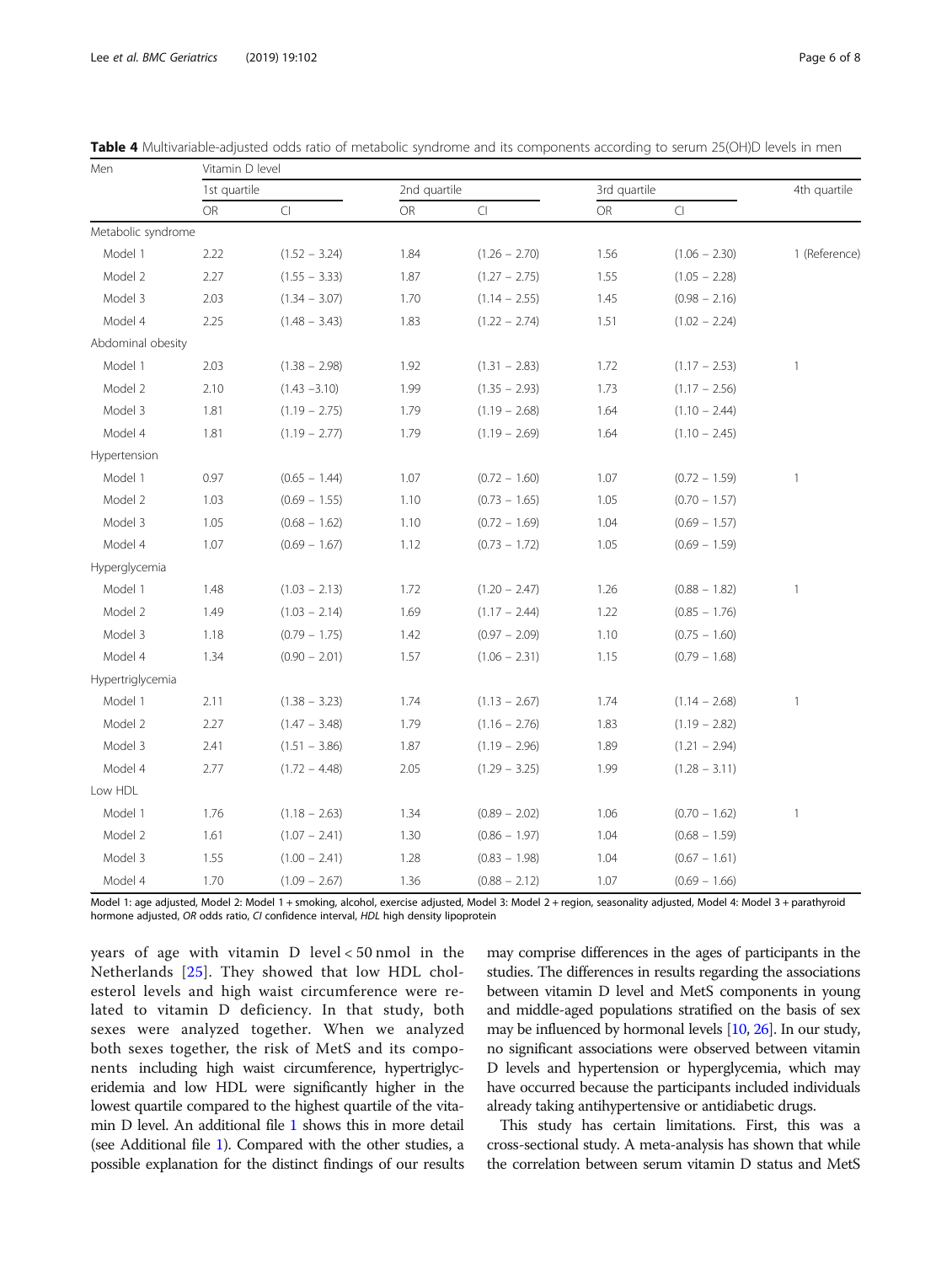Women Vitamin D level

| 111111             |      |                        |      |                 |      |                        |               |
|--------------------|------|------------------------|------|-----------------|------|------------------------|---------------|
|                    |      | 1st quartile           |      | 2nd quartile    |      | 3rd quartile           |               |
|                    | OR   | $\mathsf{C}\mathsf{I}$ | OR   | $\subset$       | OR   | $\mathsf{C}\mathsf{I}$ |               |
| Metabolic syndrome |      |                        |      |                 |      |                        |               |
| Model 1            | 1.63 | $(1.27 - 2.11)$        | 1.43 | $(1.11 - 1.84)$ | 1.45 | $(1.12 - 1.86)$        | 1 (reference) |
| Model 2            | 1.35 | $(1.27 - 2.12)$        | 1.45 | $(1.12 - 1.86)$ | 1.45 | $(1.12 - 1.87)$        |               |
| Model 3            | 1.61 | $(1.24 - 2.09)$        | 1.42 | $(1.10 - 1.84)$ | 1.43 | $(1.11 - 1.84)$        |               |
| Model 4            | 1.65 | $(1.27 - 2.16)$        | 1.44 | $(1.12 - 1.87)$ | 1.43 | $(1.11 - 1.85)$        |               |
| Abdominal obesity  |      |                        |      |                 |      |                        |               |
| Model 1            | 1.39 | $(1.07 - 1.81)$        | 1.36 | $(1.05 - 1.76)$ | 1.44 | $(1.11 - 1.86)$        | $\mathbf{1}$  |
| Model 2            | 1.39 | $(1.08 - 1.81)$        | 1.36 | $(1.05 - 1.77)$ | 1.44 | $(1.11 - 1.87)$        |               |
| Model 3            | 1.33 | $(1.02 - 1.74)$        | 1.33 | $(1.03 - 1.73)$ | 1.42 | $(1.09 - 1.84)$        |               |
| Model 4            | 1.28 | $(0.97 - 1.68)$        | 1.30 | $(1.00 - 1.70)$ | 1.41 | $(1.08 - 1.83)$        |               |
| Hypertension       |      |                        |      |                 |      |                        |               |
| Model 1            | 1.24 | $(0.94 - 1.65)$        | 1.24 | $(0.94 - 1.64)$ | 1.23 | $(0.93 - 1.63)$        | 1             |
| Model 2            | 1.24 | $(0.94 - 1.65)$        | 1.24 | $(0.94 - 1.64)$ | 1.23 | $(0.93 - 1.63)$        |               |
| Model 3            | 1.30 | $(0.97 - 1.73)$        | 1.27 | $(0.96 - 1.68)$ | 1.25 | $(0.94 - 1.66)$        |               |
| Model 4            | 1.24 | $(0.92 - 1.66)$        | 1.24 | $(0.93 - 1.64)$ | 1.24 | $(0.93 - 1.64)$        |               |
| Hyperglycemia      |      |                        |      |                 |      |                        |               |
| Model 1            | 1.09 | $(0.83 - 1.42)$        | 1.31 | $(1.01 - 1.71)$ | 1.18 | $(0.90 - 1.54)$        | $\mathbf{1}$  |
| Model 2            | 1.08 | $(0.83 - 1.42)$        | 1.31 | $(1.00 - 1.70)$ | 1.18 | $(0.90 - 1.54)$        |               |
| Model 3            | 1.05 | $(0.80 - 1.38)$        | 1.28 | $(0.98 - 1.67)$ | 1.15 | $(0.88 - 1.51)$        |               |
| Model 4            | 1.14 | $(0.86 - 1.51)$        | 1.33 | $(1.02 - 1.75)$ | 1.17 | $(0.89 - 1.53)$        |               |
| Hypertriglycemia   |      |                        |      |                 |      |                        |               |
| Model 1            | 2.14 | $(1.61 - 2.85)$        | 1.42 | $(1.06 - 1.91)$ | 1.43 | $(1.06 - 1.91)$        | $\mathbf{1}$  |
| Model 2            | 2.16 | $(1.62 - 2.88)$        | 1.44 | $(1.07 - 1.44)$ | 1.43 | $(1.06 - 1.92)$        |               |
| Model 3            | 2.12 | $(1.59 - 2.84)$        | 1.44 | $(1.07 - 1.93)$ | 1.43 | $(1.06 - 1.93)$        |               |
| Model 4            | 2.14 | $(1.59 - 2.89)$        | 1.44 | $(1.07 - 1.95)$ | 1.43 | $(1.07 - 1.93)$        |               |
| Low HDL            |      |                        |      |                 |      |                        |               |
| Model 1            | 1.35 | $(1.05 - 1.73)$        | 1.13 | $(0.88 - 1.46)$ | 1.05 | $(0.82 - 1.35)$        | $\mathbf{1}$  |
| Model 2            | 1.36 | $(1.05 - 1.75)$        | 1.15 | $(0.90 - 1.49)$ | 1.05 | $(0.82 - 1.35)$        |               |
| Model 3            | 1.38 | $(1.07 - 1.79)$        | 1.17 | $(0.90 - 1.50)$ | 1.06 | $(0.82 - 1.37)$        |               |
| Model 4            | 1.39 | $(1.07 - 1.81)$        | 1.17 | $(0.91 - 1.51)$ | 1.06 | $(0.82 - 1.37)$        |               |

<span id="page-6-0"></span>

| Table 5 Multivariable-adjusted odds ratio of metabolic syndrome and its components according to serum 25(OH)D levels in womer |  |
|-------------------------------------------------------------------------------------------------------------------------------|--|
|-------------------------------------------------------------------------------------------------------------------------------|--|

Model 1: age adjusted, Model 2: Model 1 + smoking, alcohol, exercise adjusted, Model 3: Model 2 + region, seasonality adjusted, Model 4: Model 3 + parathyroid hormone adjusted, OR odds ratio, CI confidence interval, HDL high density lipoprotein

prevalence in the general adult population has been established in cross-sectional studies, a significant relationship has not been reproduced in longitudinal studies [[8](#page-7-0)]. However, in that meta-analysis the study populations of the included studies were heterogenous. The present cohort is scheduled to be followed-up. Thus, the longitudinal data obtained will be analyzed to explore the association between the change in vitamin D status and incidence of MetS in this population. Second, we could not consider factors such as calcium and vitamin D intake, which could have affected the serum levels of vitamin D. Nonetheless, the present study also has important strengths. Most previous studies included adults with age > 20 years or women in their 50s

during the early-postmenopausal period. However, our study exclusively focused on the elderly Korean participants aged ≥65 years and our analyses were also stratified by sex. Thus, the effects of the vitamin D level were examined with little or no hormonal effect.

# Conclusions

In conclusion, vitamin D deficiency is associated with a higher prevalence of MetS in Korean elderly men and women. Adequate vitamin D level is important to decrease the risk of MetS. Further studies should evaluate the effect of vitamin D supplements on MetS prevalence in the elderly.